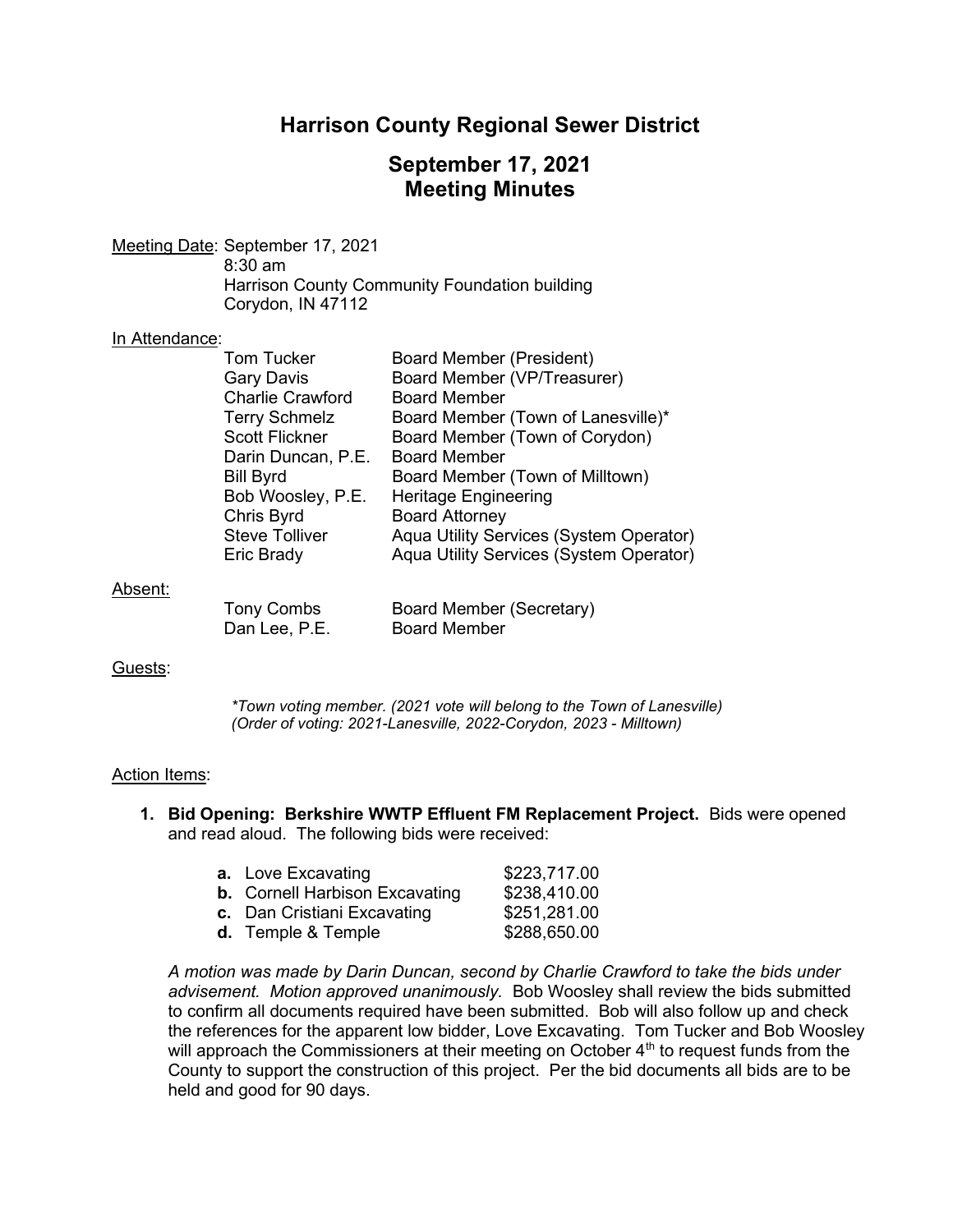HCRSD Mtg Minutes September 17, 2021 Page 2 of 4

- 2. August 20, 2021 HCRSD Board Meeting Minutes: Motion made by Darin Duncan, second by Charlie Crawford, to approve the meeting minutes. Motion approved unanimously.
- 3. Berkshire WWTP:
	- a. Operations Report (August): Eric Brady presented the August operations report. The plant met all permit requirements during the month of August. A motion was made by Gary Davis, second by Darin Duncan, to accept the August operations report. Motion approved unanimously.
	- b. Operations Contract Renewal (draft for review): The current operations contract with Aqua Utility Services expires at the end of 2022. Steve Tolliver presented a draft renewal for consideration. Steve wanted to get this in front of the Board now to allow for time to tweak the agreement if needed. Steve explained that with the growth of the system and other services added he is trying to update the agreement to cover all items. Gary Davis requested each component be broken out to show how the overall fee is calculated. Gary also noted that the contract says utility locates are included as part of the basic services. Steve said that was incorrect and needs to be revised in the agreement. Steve said utility locates are additional services and would be charged on a per locate basis and is not a part of the basic services rendered. Steve will update the draft agreement and distribute to the full Board for review.
	- c. Sludge Processing Interlocal Agreement with Town of Georgetown: Steve Tolliver previously requested the District find an alternative to taking sludge to the Town of Lanesville for treatment. The Town has had issue in the past and at times has been unable to accept the sludge from the District. Tom Tucker voiced concern that he did not want to see the District taking the revenue stream away from the Town of Lanesville. Steve explained the intent was to simply find a back up location in the event the Town was unable to take delivery of the material when needed. Steve and Bob Woosley approached the Town of Georgetown and they have agreed to accept the sludge for final treatment at the Town's WWTP. The Town has offered to process this flow for \$.05 per gallon (the Town of Lanesville currently charges the District \$.10 per gallon). Terry Schmelz explained the Town has a hard time dealing with this sludge when delivered. The Town's system is not set up to handle direct delivery of sludge therefore it is labor intensive and causes issues with the plant's ability to properly handle the material. Terry indicated it causes biological upsets of the plant that at times takes several days to recover and get their plant back to acceptable levels of treatment. Terry indicated the Town would prefer to be a back up source and not the primary location to accept the sludge for treatment. Terry stated that if the Town of Georgetown is willing to take the sludge it would be beneficial to the Town of Lanesville. The District agreed the Town of Georgetown would become the primary location and the Town of Lanesville would become a back up location when needed. Chris Byrd has worked with the Town of Georgetown's attorney to draft an interlocal agreement. Chris presented two versions: one year term versus an auto renewal version that would automatically renew for up to four years. A motion was made by Gary Davis, second by Terry Schmelz, to approve the interlocal agreement that has an auto-renewal clause for up to four years.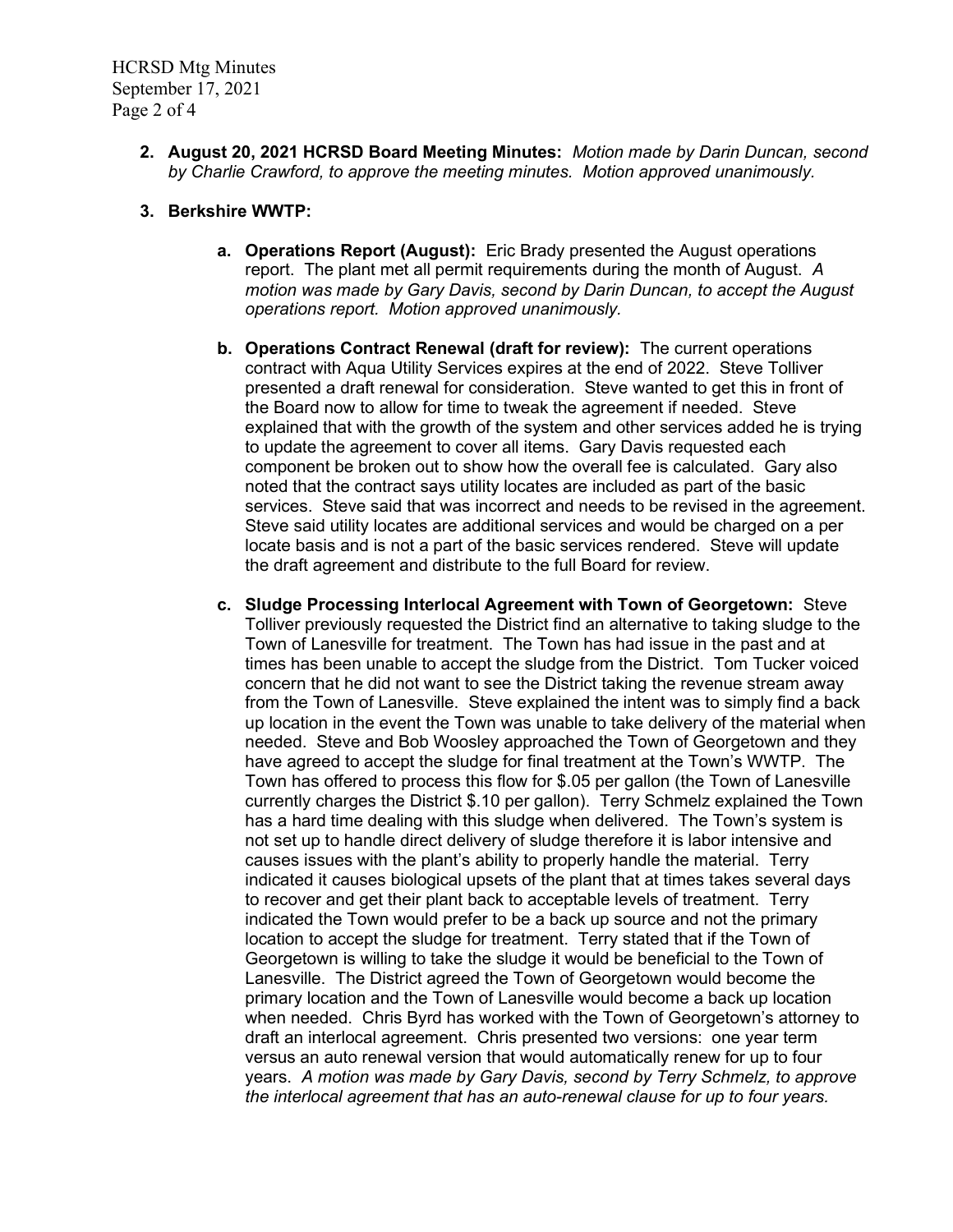Motion approved unanimously. Bob Woosley will present this to the Town of Georgetown Town Council for their approval at their next Town Council meeting on September 20, 2021.

## 4. Berkshire WWTP Expansion:

a. Preliminary Engineering Report (PER): The revised PER was submitted on 09/01/21. It is currently under review by SRF. Projects submitted in the revised PER now includes (budget estimates):

| 1) Effluent FM Replacement Project | \$200,000   |
|------------------------------------|-------------|
| 2) WWTP Expansion Project          | \$2,067,000 |
|                                    | \$2,267,000 |

- b. State Water Infrastructure Funding (SWIF): Final announcements were made on grant awards on September 14<sup>th</sup>. The District was not awarded a grant.
- c. Effluent FM Replacement Project: Bids were opened at the beginning of today's meeting. Low bidder was \$223,717.00. Engineer's estimate was \$200,000. The District intends to request full funding for this project from the County. The County can utilize American Recovery Plan (ARP) funds to fund this project. Sanitary sewer expenditures are eligible for ARP funds.
- 5. Mobile Home Park Collection System: Chris Byrd presented the letter that will be mailed to Flagship Communities (aka SSK) advising them the District will begin billing them based on flow meter readings in lieu of water meter readings. The changes will begin with the November 2021 billing (October 2021 flow). No changes to the letter were made by the Board. Chris will send out the letter immediately.
- 6. READI Grant: Darrel Voelker (Harrison County Economic Development Corporation) is working with the Southwest Indiana Development Council to submit a Regional Economic Acceleration and Development Initiative (READI) grant that would support the construction of sanitary sewer infrastructure in Harrison County. Darrel requested the District allow Tom Tucker to sign a letter of support from the District. A motion was made by Gary Davis, second by Charlie Crawford, to allow Tom to sign a letter of support from the District to support the READI grant application. Motion approved unanimously.

## 7. Treasurers Report:

- a. Motion made by Charlie Crawford, second by Terry Schmelz, to approve the August Treasurer's Report. Motion approved unanimously.
- b. Motion made by Gary Davis, second by Terry Schmelz, to pay the following claims. Motion approved unanimously.

## District Checking Account:

| i. Harrison REMC-WWTP electric service          | \$1,399.96  |
|-------------------------------------------------|-------------|
| ii. Duke Energy – lift station electric service | \$33.38     |
| iii. Town of Corydon – August sewer bills       | \$10,291.88 |